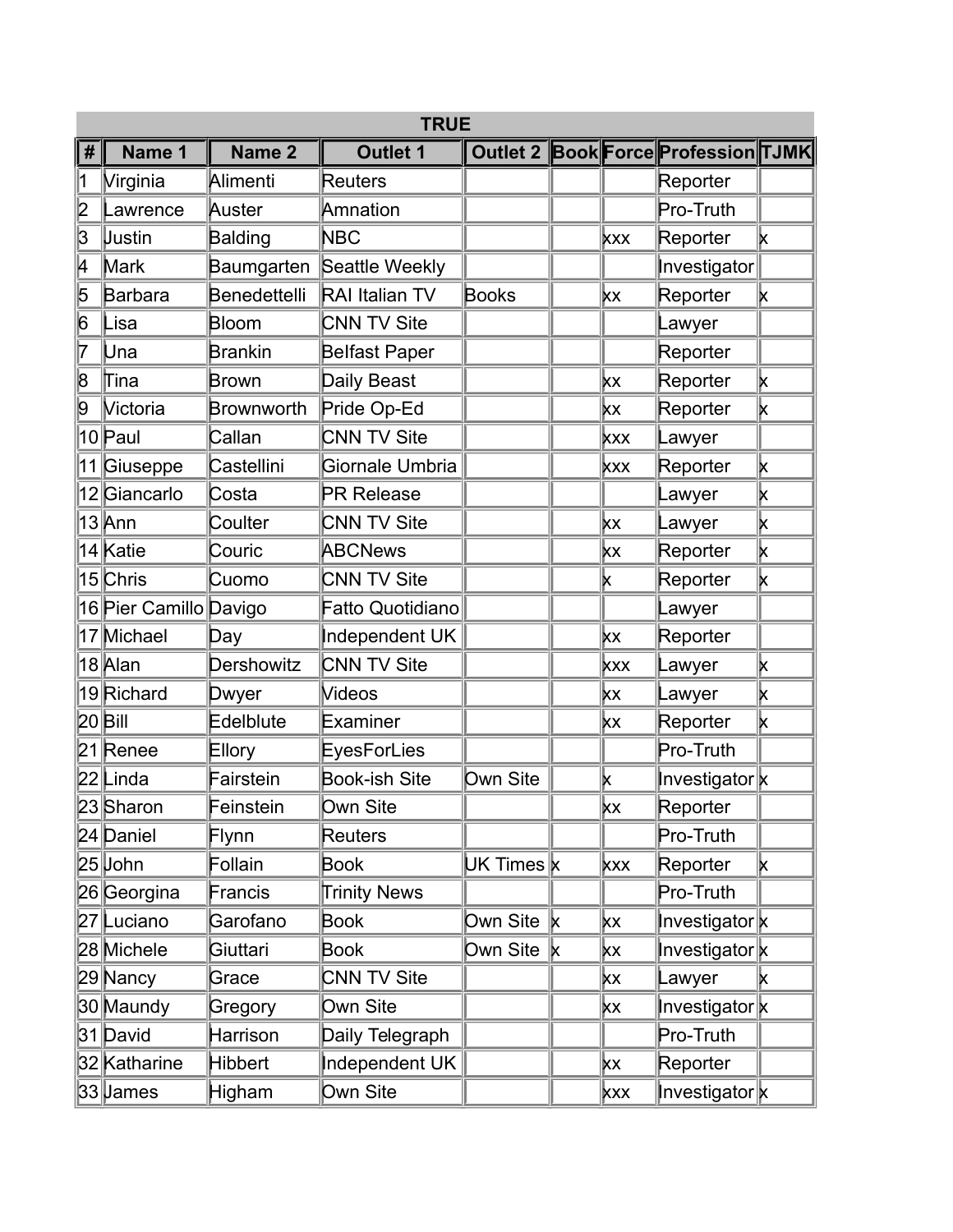| <b>TRUE</b> |                |            |                              |                 |   |            |                                   |    |  |
|-------------|----------------|------------|------------------------------|-----------------|---|------------|-----------------------------------|----|--|
| #           | Name 1         | Name 2     | <b>Outlet 1</b>              | <b>Outlet 2</b> |   |            | <b>Book Force Profession TJMK</b> |    |  |
|             | 34 Andrew      | Hodges     | Book                         | Own Site        | k | X          | Writer                            |    |  |
|             | 35 Chelsea     | Hoffman    | Own Site                     |                 |   | K          | Investigator                      |    |  |
|             | 36 aian        |            | Hollingshead Daily Telegraph |                 |   |            | Reporter                          | ΙX |  |
|             | 37∥John        | Hooper     | The Guardian                 |                 |   | kх         | Reporter                          | K  |  |
|             | 38   Liz       | Houle      | The Examiner                 | <b>Book</b>     | K | <b>xxx</b> | Reporter                          | ΙX |  |
|             | 39 Antonia     | Hoyle      | Independent UK               |                 |   |            | Pro-Truth                         |    |  |
|             | 40 Steve       | Huff       | <b>TrueCrime</b>             |                 |   | X          | Investigator                      |    |  |
|             | 41 Peter       | Hyatt      | Own Site                     | Articles        |   | XXX        | Profiler                          |    |  |
|             | 42 Aphrodite   | Uones      | True Crime                   | Videos          |   | kχ         | Investigator                      |    |  |
|             | ∣43 µulian     | Uoyce      | <b>BBC TV Site</b>           |                 |   | XХ         | Reporter                          | ΙX |  |
|             | ∣44∥John       | Kercher    | Book                         | Articles        | X | <b>XXX</b> | Writer                            | K. |  |
|             | 45 ∏om         | Kington    | The Guardian                 |                 |   | κ          | Reporter                          |    |  |
|             | 46 Danielle    | enth.      | <b>Acad Paper</b>            |                 |   | <b>XXX</b> | awyer                             |    |  |
|             | 47  Tom        | eonard     | Daily Telegraph              |                 |   |            | Pro-Truth                         |    |  |
|             | ∣48∥Andy       | ewis       | Hollywood Rep                |                 |   |            | Reporter                          |    |  |
|             | 49 Stefano     | Maffei     | Interviews                   |                 |   | ķχ         | awyer.                            |    |  |
|             | 50 Kate        | Mansey     | Sunday Mirror                |                 |   | K          | Reporter                          |    |  |
|             | 51 lliana      | Mercer     | Own Site                     |                 |   | <b>xxx</b> | Investigator                      |    |  |
|             | 52 Uulia Grace | Mirabella  | Acad Paper                   |                 |   | Χ          | awyer                             |    |  |
|             | 53 Kleron      | Monks      | Metro                        |                 |   |            | Reporter                          |    |  |
|             | 54 Malcom      | Moore      | Daily Telegraph              |                 |   |            | Pro-Truth                         |    |  |
|             | 55 Charles     | Mudede     | The Stranger                 |                 |   | xxx        | Reporter                          | K  |  |
|             | 56 Wendy       | Murphy     | CNN TV Site                  |                 |   | <b>XXX</b> | Lawyer                            |    |  |
|             | 57 Barbie      | Nadeau     | Daily Beast                  |                 |   | <b>XXX</b> | Reporter                          |    |  |
|             | 58 Selene      | Nelson     | Salon                        |                 |   | <b>xxx</b> | Reporter                          | ⋉  |  |
|             | 59 Richard     | Owen       | Sunday Times                 |                 |   | <b>XXX</b> | Reporter                          |    |  |
|             | 60 Hayden      | Panettiere | Movie                        |                 |   | X          | Actress                           |    |  |
|             | 61 Anon        | Pataz      | Own Site                     |                 |   | XXX        | Investigator k                    |    |  |
|             | 62 Nick        | Pisa       | <b>Sky News</b>              |                 |   | <b>XXX</b> | Reporter                          | ļΧ |  |
|             | 63 Sylvia      | Poggioli   | <b>NPR</b>                   |                 |   |            | Pro-Truth                         |    |  |
|             | 64 James       | Raper      | <b>Book</b>                  | <b>Blogs</b>    | κ | <b>xxx</b> | _awyer                            | K, |  |
|             | $ 65 $ Tom     | Rawstorne  | Daily Mail                   |                 |   | X          | Reporter                          |    |  |
|             | 66 Nick        | Richardson | The Guardian                 |                 |   | k.         | Reporter                          |    |  |